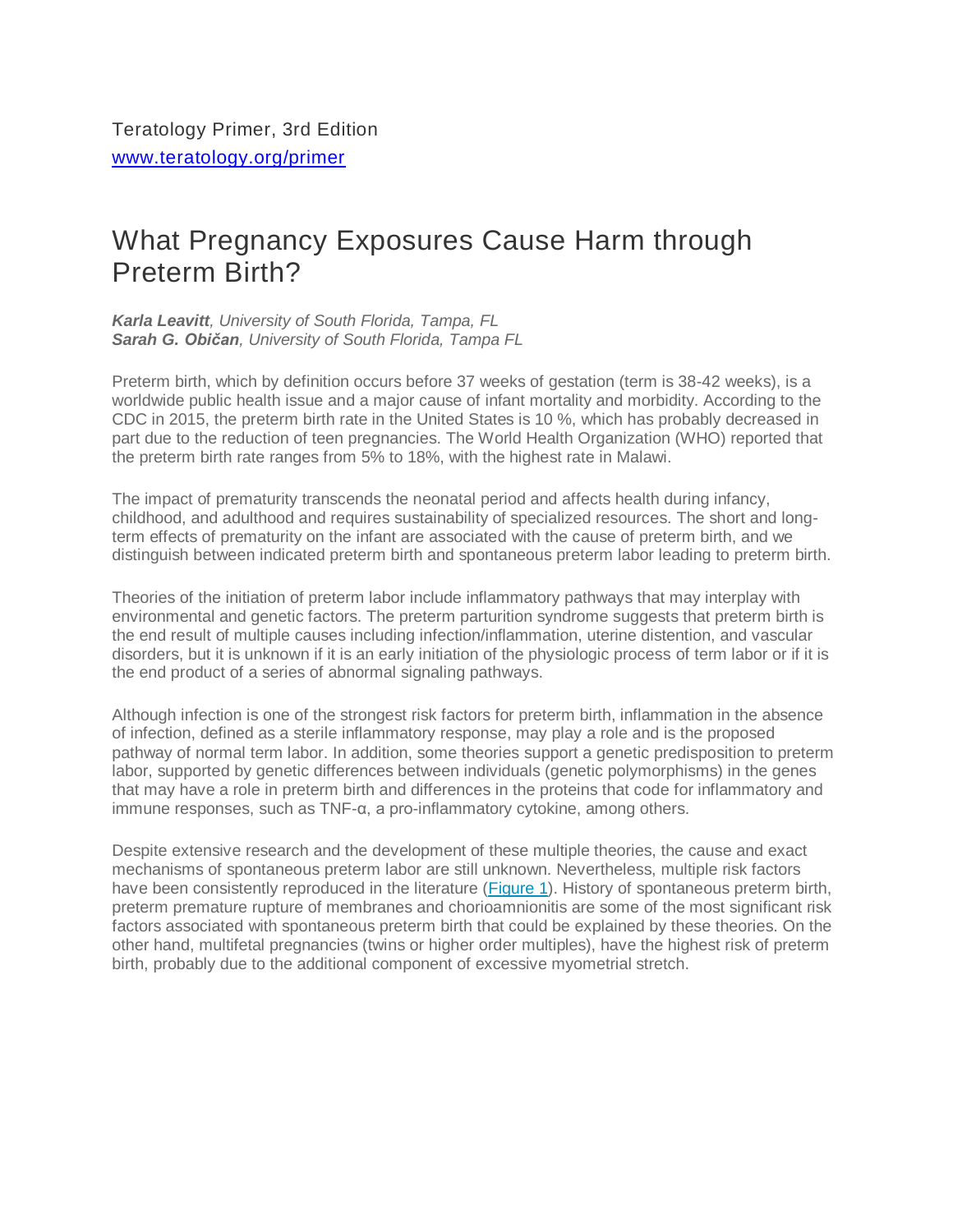

## [Figure](https://www.teratology.org/primer/preterm-birth.asp#fig1) 1. Source: World Health [Organization](http://www.who.int/mediacentre/factsheets/fs363/en/) via [Daily](http://www.dailymail.co.uk/news/article-2139194/Report-ranks-US-131st-184-countries-premature-birth-rates-EQUALS-Somalia-Thailand.html) Mail

History of preterm birth: For singleton pregnancies, this has been described as the most important risk factor for preterm birth and preventive modalities are mostly directed toward this population. For prevention of recurrence of preterm birth, guidelines include administration of weekly intramuscular 17-hydroxyprogesterone from 16 to 36 weeks and serial cervical length measurements for singleton pregnancies.

- Preterm premature rupture of membranes: One of the roles of the amnion is to provide a barrier and when it ruptures, ascending bacteria reach the membranes, resulting in chorioamnionitis. The earlier the onset of preterm labor and rupture of the membranes, the higher the likelihood of intrauterine inflammation or infection.
- Maternal infection: Some non-obstetrical infections may increase the risk for preterm birth due to the activation of inflammatory processes that may cause uterine responses, either by direct contiguous or by hematogenous spread. Asymptomatic bacteriuria, which is the presence of bacteria in the urine without infection, has been shown to increase this risk and therefore a urine culture is included in routine prenatal care. Pregnant patients are at a higher risk of urinary tract infections, including pyelonephritis, which poses even a higher risk of preterm labor, sepsis, and adult respiratory distress syndrome and therefore increases maternal and fetal mortality. Respiratory infections, like pneumonia, could be more severe during pregnancy, and abdominal infections, including appendicitis or cholecystitis, which may require surgical management, can cause preterm birth by causing local spread.
- Periodontal infection has also been associated with preterm birth and low birth weight. There is tissue breakdown that can activate inflammatory pathways, mostly due to gram negative and anaerobic bacteria.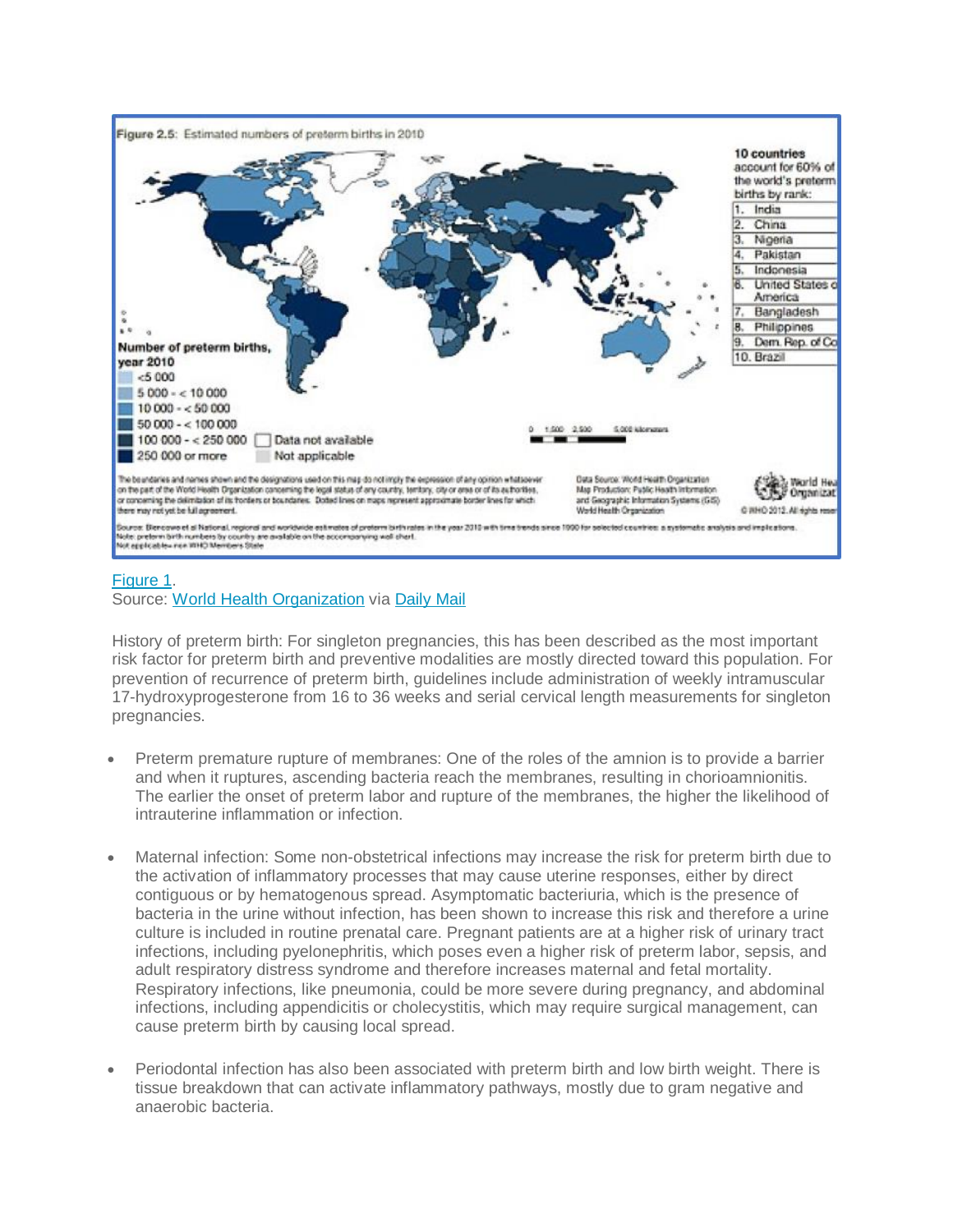- Bacterial vaginosis: When the Lactobacillus sp. in the vaginal flora are replaced by Gardnerella vaginalis and Mycoplasma hominis. Treatment of bacterial vaginosis may reduce the risk of preterm birth, but the evidence is not clear
- Sexually transmitted infections (STI): Chlamydia trachomatis is the most prevalent bacterial STI
- Multiple gestations- More than half of twins deliver prematurely and extreme prematurity  $\langle < 28$ weeks) occurs more frequently in twins and triplets. Current preventive modalities have shown to be of no benefit to prevent preterm birth in multifetal gestations.
- Amniotic fluid volume abnormalities: anhydramnios (absent), oligohydramnios (too low), polyhydramnios (too high)
- Bleeding: vaginal bleeding during the first trimester (threatened abortion) or later, due to abnormal placentation (placenta previa) or detachment of the placenta (abruptio placentae)
- Maternal conditions: diabetes, hypertension, thyroid disease, autoimmune disorders, psychiatric disorders, connective tissue disorders, body-mass index (BMI) extremes: obesity and underweight
- Fetal structural anomalies or birth defects
- Placental dysfunction, which could be a caused by other maternal or fetal factors
- Structural causes: In the absence of a pro-inflammatory state, cervical function may be suboptimal due to mechanical forces that could cause cervical insufficiency. The definitions may vary and past gynecologic and obstetric history along with a cervical examination are essential for diagnosis.
	- o Cervical insufficiency- the cervix is not able to hold the pregnancy and opens spontaneously. The classic presentation is more common during the second trimester and typically characterized by painless cervical dilation and recurrent losses (2-3 second trimester losses)
	- o History of removal of a portion of the cervix (conization) due to cervical dysplasia or malignancy. Surgical excision by conization is typically avoided in young women with highgrade squamous intraepithelial dysplasia. If removal of a lesion is indicated in young women interested in childbearing, the surgical treatment of choice is loop electrosurgical excision procedure (LEEP), which does not increase the risk of cervical insufficiency.
	- $\circ$  Mullerian anomaly the shape of the cavity is abnormal due to a congenital defect. Diethylstilbestrol (DES) treatment during pregnancy caused a particular kind of Mullerian anomaly in which the uterus has a T shape instead of a triangular shape. These women are now outside the reproductive age range, because DES has not been used for many years. More common abnormalities include bicornuate (two horns), septated, and didelphys (double) uterus.
	- $\circ$  Uterine myomas (fibroids)- common benign tumors that can distort the cavity and affect placental implantation and fetal growth. Myomas are associated with adverse pregnancy outcomes, including preterm labor, usually when the size is greater than 5 cm in largest diameter. Their vascular supply is affected by pregnancy hormones, which may cause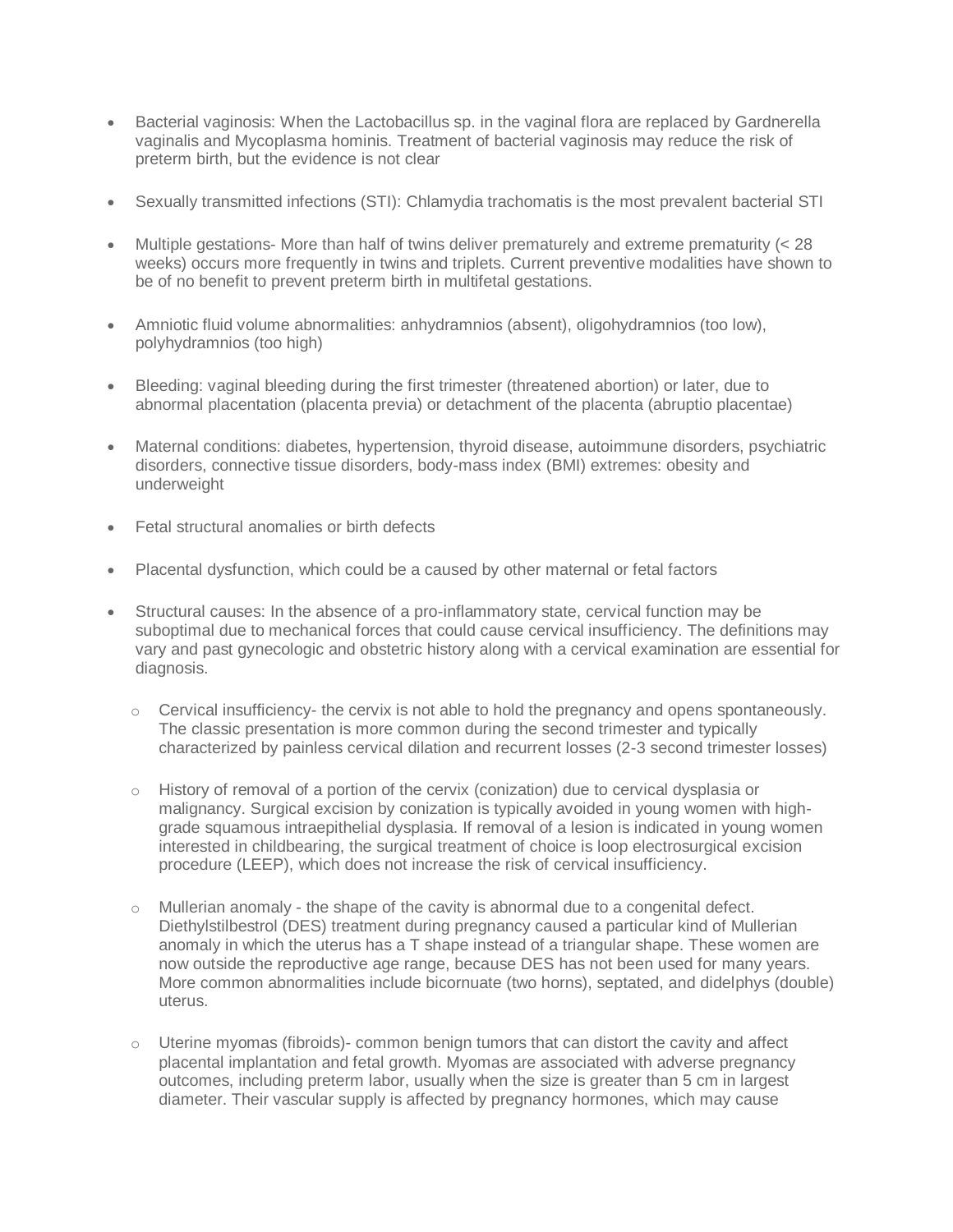significant growth and degeneration of the tumor and can contribute to inflammatory pathways.

## Environmental and Demographic Factors

Several demographic characteristics have also been associated as major risk factors for the development of spontaneous preterm labor, however, the underlying mechanism of disease is still largely unknown. Most of these demographic variables cannot be separated from socioeconomic and ethnic disparities, a finding that has been demonstrated in the literature. According to the CDC, "racial and ethnic disparities" persist. In 2015, the rate of preterm birth among African-American women (13%) was about 50 percent higher than the rate of preterm birth among white women (9%). Related factors are:

- Cigarette smoking
- Illicit drug use, especially cocaine and amphetamines (stimulants)
- Severe physical or emotional stress
- Inadequate weight gain during pregnancy
- **Malnutrition**
- Low socio-economic status
- Intimate-partner violence
- Inadequate access to care
- Short intervals between pregnancies
- Extremes of maternal age: teen pregnancies and 35 years or older

Despite scientific and technologic development, the conclusions on the effectiveness of some preterm birth prevention strategies are limited. It is hypothesized that once the real process of preterm labor is initiated, there are no effective treatment modalities to stop it. Early diagnosis of preterm labor would prompt early intervention in order to reduce the neonatal risks associated with prematurity.

In terms of prevention, bed rest and home contraction monitoring have been proven of no benefit. The current guidelines for patients with a history of preterm birth include serial cervical length measurements and 17-hydroxyprogesterone caproate. Other forms of progesterone may be administered vaginally for cervical shortening seen on vaginal ultrasound. A cervical cerclage can be performed prophylactically on multiparous patients for a history of cervical insufficiency or after cervical shortening is visualized on transvaginal ultrasound or if the patient presents with a visually open cervix in the absence of preterm labor symptoms, such as uterine contractions, pelvic pain, vaginal bleeding, or signs and symptoms of infection. Cerclage is a surgical procedure that may present benefits as well as risks to the mother and the pregnancy and a detailed evaluation is pivotal for adequate patient selection.